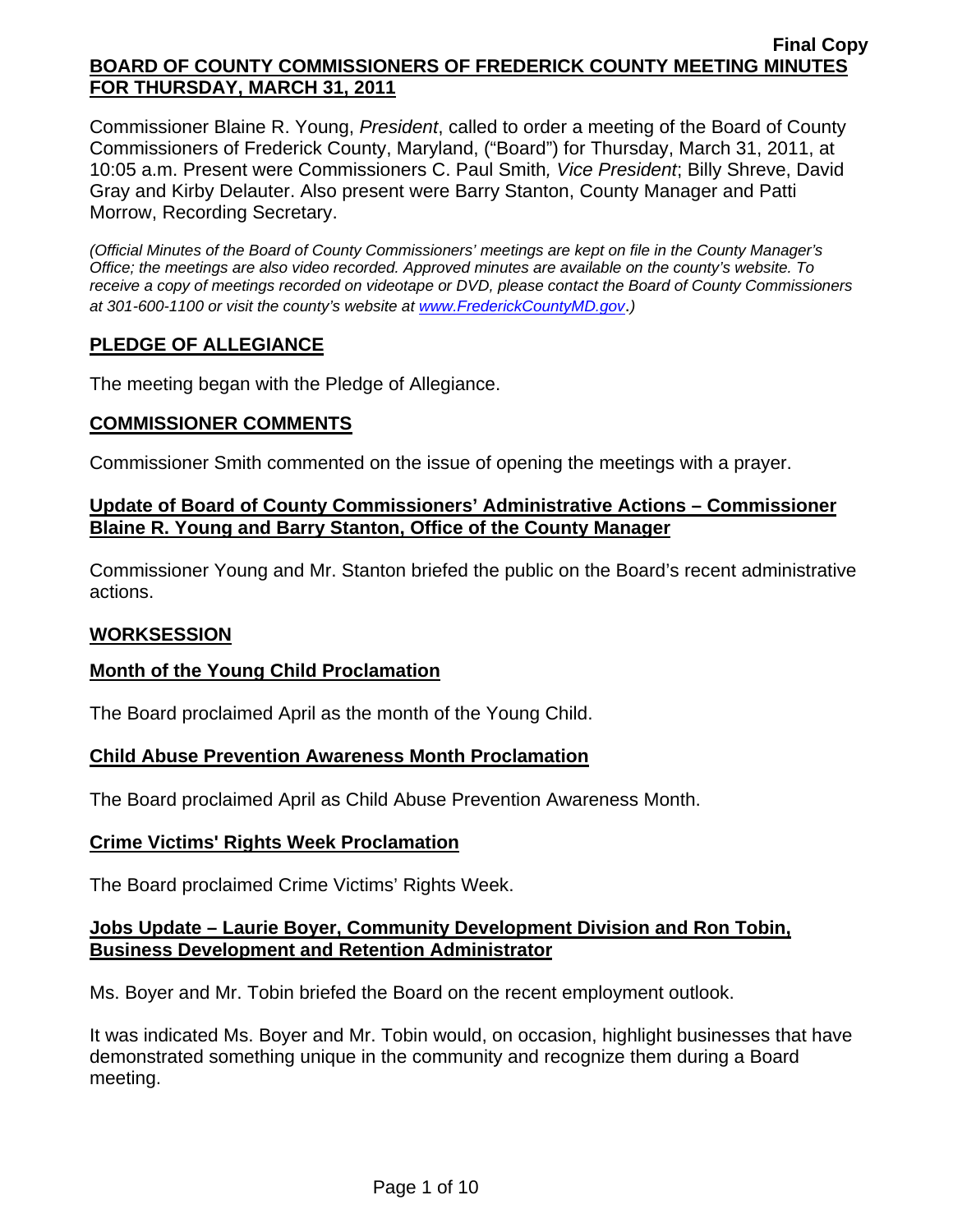# **AGENDA BRIEFING**

Staff reviewed with the Board the following items scheduled for public hearings on Tuesday, April 5, at 6:00 p.m. at Catoctin High School:

- **Proposed Ordinance to Change the Electric Lighting Tax Rates for the Braddock Heights** and New Addition Electric Lighting Districts; and
- The Recommended / Proposed FY 2012 Operating Budgets (includes the budgeted county support for the Frederick County Board of Education) - Mike Gastley, Finance Division.

## **CONSENT AGENDA**

The following items were presented on the consent agenda:

## BID AWARD

1. Purchasing Memo #11-147 - Bid #11-CP-71, Patching and Repair of Various Roadways FY 2011

Award to: L.W. Wolfe Enterprises, Inc. Award amount: Estimated total of \$766,404.50

## CHANGE ORDER

1. ARRA Resurfacing/Rehabilitation and Safety Improvements, Contract No. C29970, Change Order No. 8 - Chuck Nipe, Public Works Division

# EASEMENT

1. Russell Property/Wedgewood II Stormwater Management Pond - Partial Release of Easement - David Crable, Community Development Division

Commissioner Gray moved to approve the consent agenda as presented. Commissioner Smith seconded the motion that passed 5-0.

## **ADMINISTRATIVE BUSINESS**

## **Approval of Board of County Commissioners' Meeting Minutes**

The following minutes were approved as amended by unanimous consent:

- ♦ Tuesday, March 1, 2011, Evening
- ♦ Thursday, March 3, 2011
- ♦ Thursday, March 3, 2011, Closed Session
- ♦ Tuesday, March 8, 2011
- ♦ Thursday, March 10, 2011
- ♦ Thursday, March 10, 2011, Closed Session
- ♦ Thursday, March 10, 2011, Evening
- ♦ Thursday, March 10, 2011, Evening Closed Session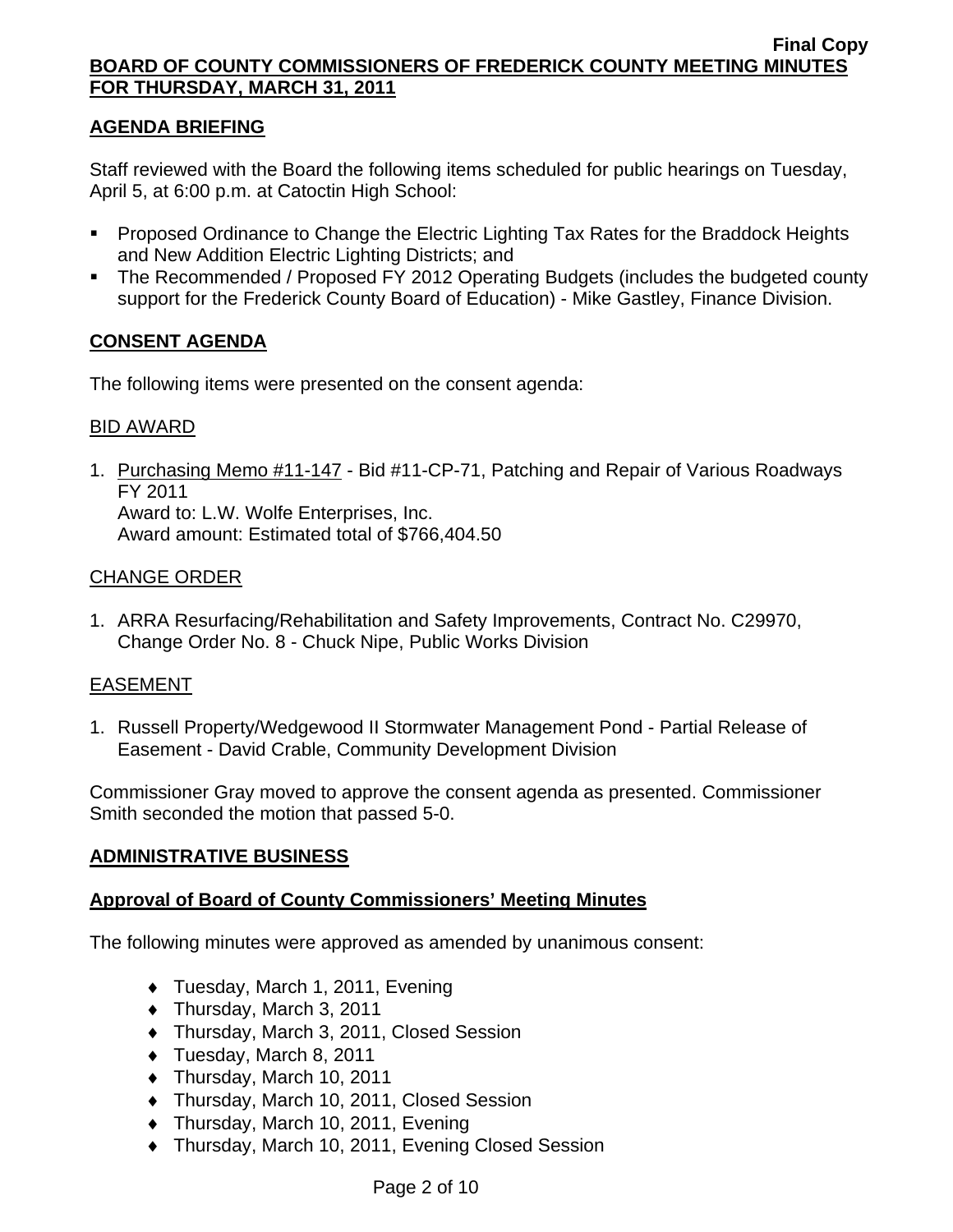- ♦ Tuesday, March 15, 2011
- ♦ Tuesday, March 15, 2011, Evening

### **Recommendation for External Auditor Contract - John Kroll, Finance Division**

Mr. Hal Good, Finance Division, participated in the discussion.

Commissioner Smith moved to approve the recommended contract for external audit services. Commissioner Gray seconded the motion that passed 5-0.

#### **Amendment to Extended Payment Plan - Cracked Claw Restaurant - Brenda Teach, Utilities and Solid Waste Management Division**

Ms. Teach presented the amendment to the Capacity Fee Agreement request.

Mr. Kevin Demosky, Utilities and Solid Waste Management Division, commented on the amendment.

Commissioner Smith moved to approve an amendment to the Capacity Fee Agreement that would allow repayment of fees over an additional 10 years past the original 10 year term for the Cracked Claw Restaurant. Commissioner Shreve seconded the motion that passed 5-0.

### **Briefing on County Radio System P25 Digital Radio System Upgrade – Jack Markey, Emergency Management Division**

Mr. Markey briefed the Board on the ongoing upgrade to the county's radio system.

There was no action taken on this item as it was for informational purposes.

#### **Briefing Regarding the Status of Waste to Energy (WTE) Facility Project - Mike Marschner, Office of the County Manager**

Mr. Marschner briefed the Board on the status of the WTE project. Robin Davidov, Northeast Maryland Waste Disposal Authority (NMWDA), participated in the briefing.

The Board directed staff to schedule a worksession in 30 days to discuss:

- Status of Carroll County's participation in the WTE project;
- Regarding a site relocation provide information regarding permitting issues, time involved and the feasibility of making a location change; and
- Consideration of an outreach plan.

It was indicated following the discussion in 30 days the Board would address the response letter to Horacio Tablada, Maryland Department of the Environment, regarding the refuse disposal permit application. This item was not discussed on this day.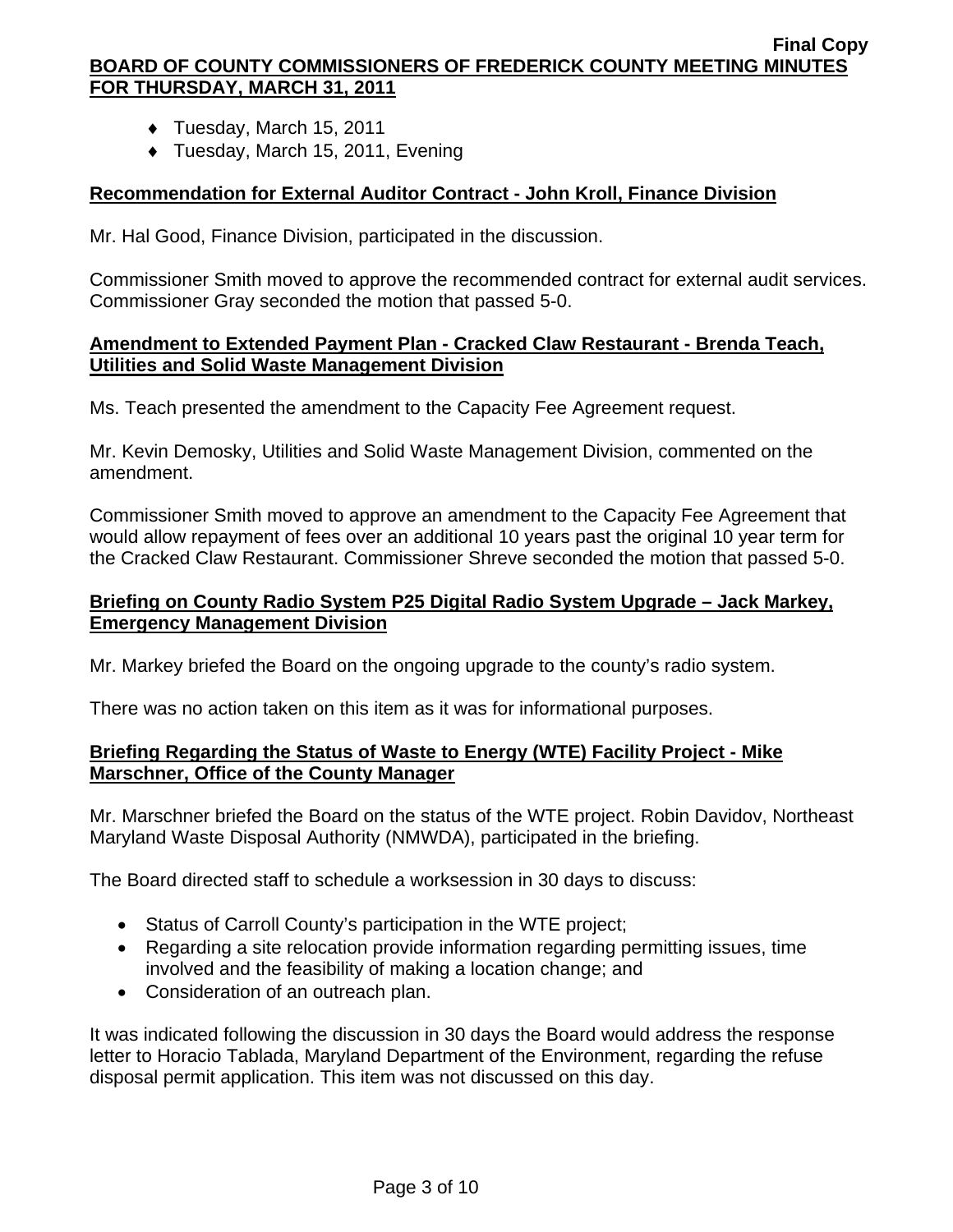## **Request for Funds to Construct the Brunswick Volunteer Fire Department (BVFD) Fire Station – Tom Owens, Fire and Rescue Services Division**

Commissioner Young commented on the Federal Emergency Management Agency (FEMA) grant award of \$2.44 million through the FY 2009 American Recovery and Reinvestment Act (ARRA) for the BVFD. He indicated the grant fell short of the actual construction cost of the BVFD fire station. Commissioner Young noted the issue was perplexing and difficult to solve without loosing the grant money.

Mr. Roy Lipscomb, Chief and Mr. Clarence Weber, BVFD, were present for the discussion.

Commissioner Smith made a motion to approve a memorandum of understanding with the BVFD which would provide for funds with an annual supplemental appropriation to their operating budget that would service the debt on a commercial loan up to \$1 million, plus the interest thereon, that would be obtained by the BVFD. Commissioner Gray seconded the motion that passed 5-0.

## **Discussion of Capital Improvements Program (CIP) Road Projects - Kelly Weaver, Finance Division and Robert Shen, Public Works Division**

This discussion was requested at the direction of Commissioner Shreve. Ms. Weaver and Mr. Shen commented on the planned upgrades to the Reichs Ford Road Phase II CIP road project.

Mr. Tom Meunier, Public Works Division, participated in the discussion.

Staff was directed to look at the option of completing the bridge project, as scoped in the CIP, rather than the entire Reichs Ford Road Phase II improvements. The scope of the project would be revised, if needed, during a future CIP cycle. It was noted that the study phase for this project was projected to be funded in FY 2015, however, it would not begin until after the approval of the funding.

## **WORKSESSION**

## **2011 "BIG Sweep" - Donnie Crum, Public Works Division**

Mr. Crum presented to the Board a request to partner with Hands on Frederick County in the 2011 "BIG Sweep."

Commissioner Gray moved to approve the Office of Highway Operations and the Utilities and Solid Waste Management Division to provide equipment and personnel to participate in the "BIG Sweep." Commissioner Smith seconded the motion that passed 5-0.

(Commissioner Delauter left the room at 12:40 p.m.)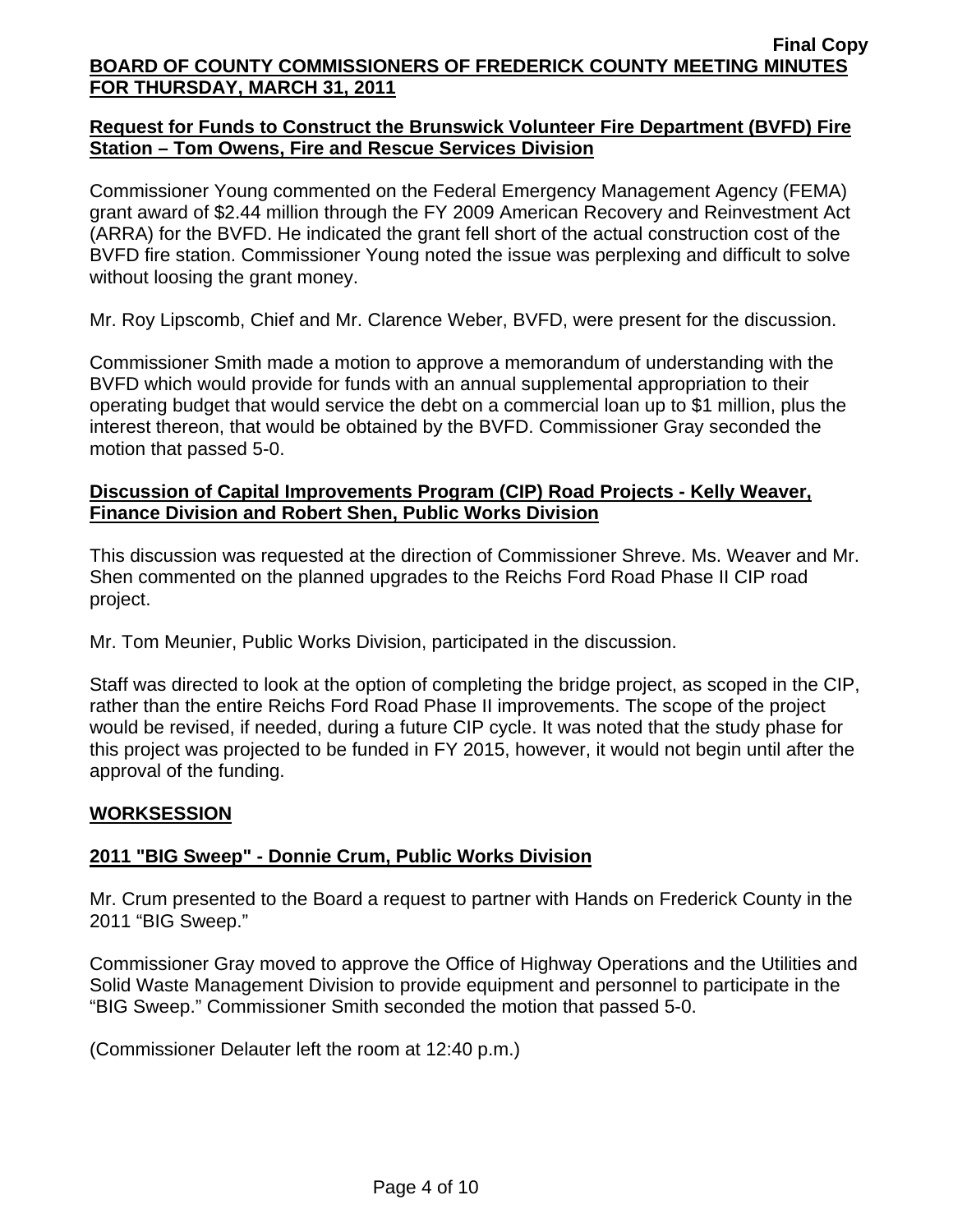## **Miss Utility Fees – Kevin Demosky, Utilities and Solid Waste Management Division (DUSWM)**

Mr. Demosky presented a proposed resolution to eliminate the fees charged by DUSWM for Miss Utility charges.

Ms. Kathy Mitchell, Office of the County Attorney, commented on the proposed resolution.

Public comment was heard from:

• Jamie Rose

Commissioner Smith moved to adopt the resolution to eliminate the fees charged by DUSWM for Miss Utility charges as presented. It was seconded by Commissioner Shreve and passed 4-0 with Commissioner Delauter absent.

(A copy of the approved/adopted ordinance can be obtained in the County Manager's Office or from the county's website, [www.FrederickCountyMD.gov](http://www.frederickcountymd.gov/).)

## **Appointments/Reappointments to Boards/Commissions/Committees – Joyce Grossnickle, Office of the County Manager**

## Mental Health Advisory Committee

Commissioner Smith moved to appoint Mr. A. Barrett Churchill, Jr. to fill an unexpired term to expire June 30, 2011, and also appoint Mr. Churchill for a three-year term to expire June 30, 2014, and appoint Mr. Paul (Tony) Turner to fill an unexpired term to expire June 30, 2012. Commissioner Shreve seconded the motion that passed 4-0-1 with Commissioner Delauter abstained.

(Commissioner Delauter returned to the meeting at 1:00 p.m.)

## Solid Waste Advisory Committee

Commissioner Shreve moved to appoint Mr. Dave Haller to fill an unexpired term to expire June 30, 2011, and appoint Mr. Haller to serve a full three-year term to expire June 30, 2014. Commissioner Delauter seconded the motion that passed 5-0.

# **ADMINISTRATIVE BUSINESS**

# **Legislative Issues – John Mathias, Office of the County Attorney and Ragen Cherney, Office of the County Manager**

Mr. Mathias and Mr. Cherney briefed the Board on the issues before the Frederick County delegation members.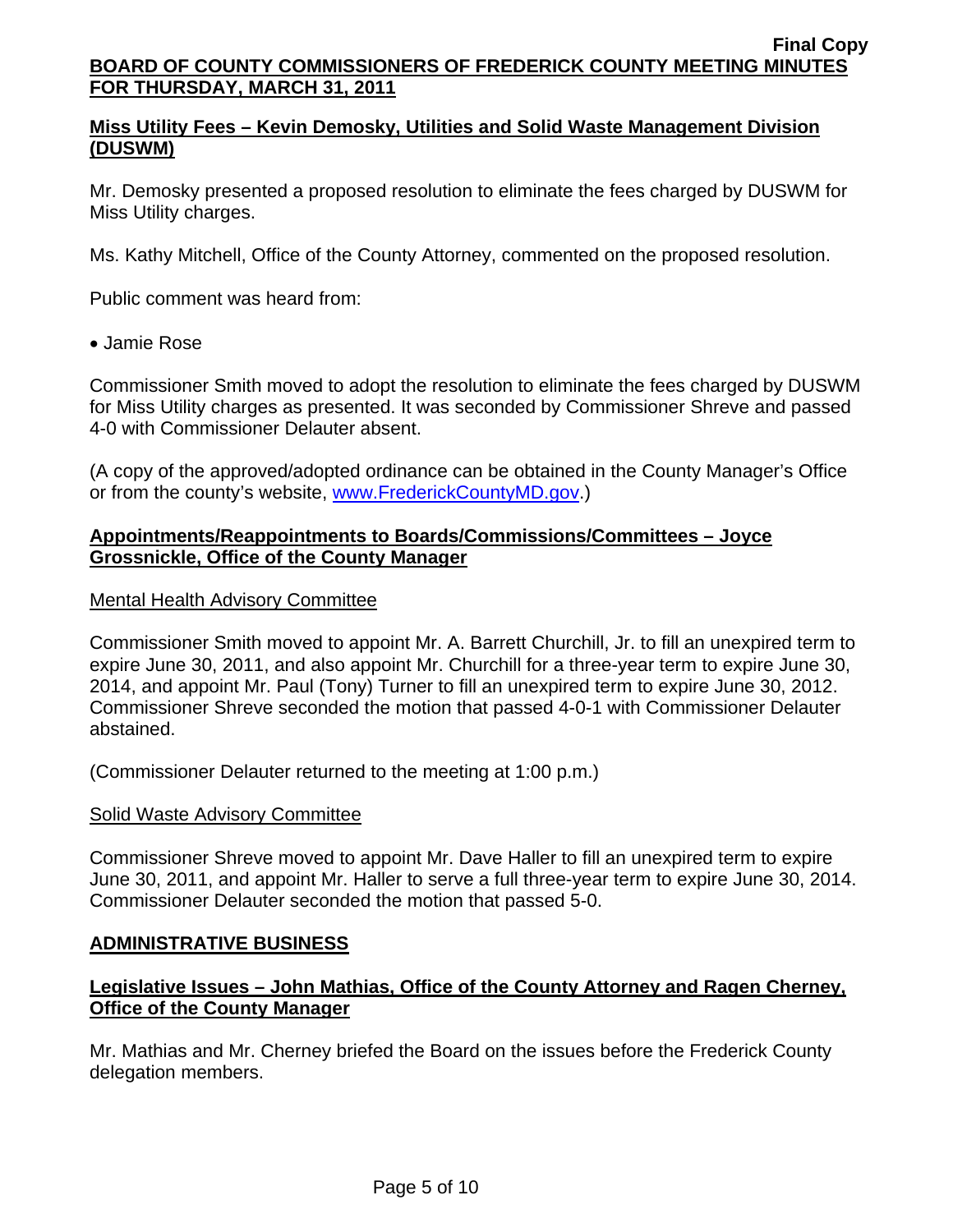### **COMMISSIONER COMMENTS**

Commissioner Smith noted the grand opening of the Frederick County Visitor Center on Saturday, April 2, 2011, at 9:30 a.m.

#### **PUBLIC COMMENTS**

• Steve Cassis

#### **QUESTIONS – PRESS**

None.

## **CLOSED SESSION**

Commissioner Smith moved to go into closed session in accordance with Maryland Annotated Code State Government Article § 10-508(a) (7) To consult with counsel to obtain legal advice on a legal matter; (8) To consult with staff, consultants, or other individuals about pending or potential litigation; and (9) To conduct collective bargaining negotiations or consider matters that relate to the negotiations. Commissioner Shreve seconded the motion that passed 5-0.

## **ADJOURN**

The meeting adjourned at 1:10 p.m.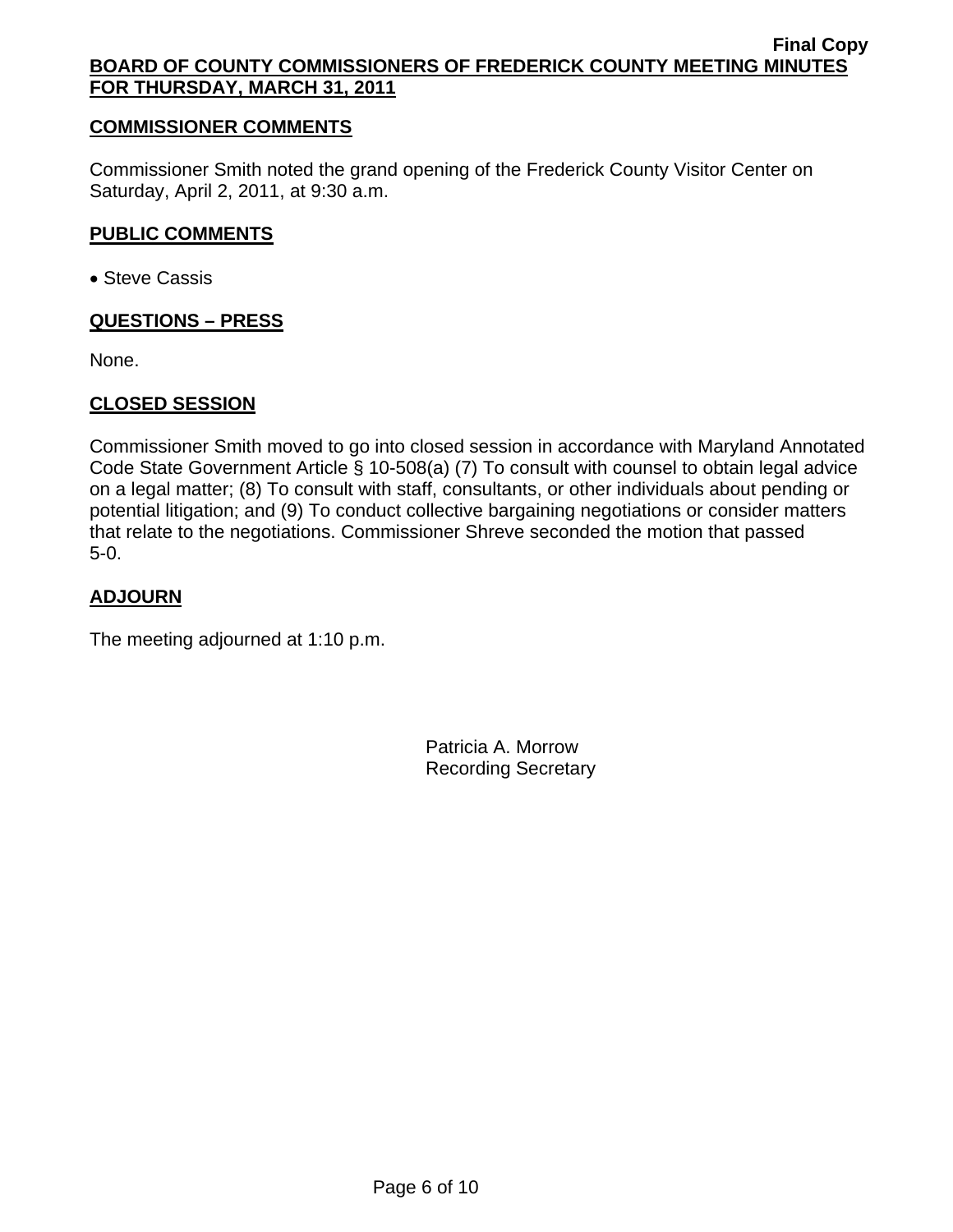# **FORM OF STATEMENT FOR CLOSING THE MEETING OF THURSDAY, MARCH 31, 2011**

# **STATUTORY AUTHORITY TO CLOSE SESSION**

## **State Government Article §10-508(a):**

(9) To conduct collective bargaining negotiations or consider matters that relate to the negotiations.

## **Motion:**

Commissioner Smith moved to go into closed session in accordance with Maryland Annotated Code State Government Article §10-508(a) (9) To conduct collective bargaining negotiations or consider matters that relate to the negotiations. Commissioner Shreve seconded the motion that passed 5-0.

## **Time and Location:**

1:20 p.m. – Third Floor Meeting Room, Winchester Hall

# **Topic to be Discussed:**

 $\overline{a}$ 

Matters relating to the negotiation of a memorandum of understanding with the union that represents certain designated county firefighters.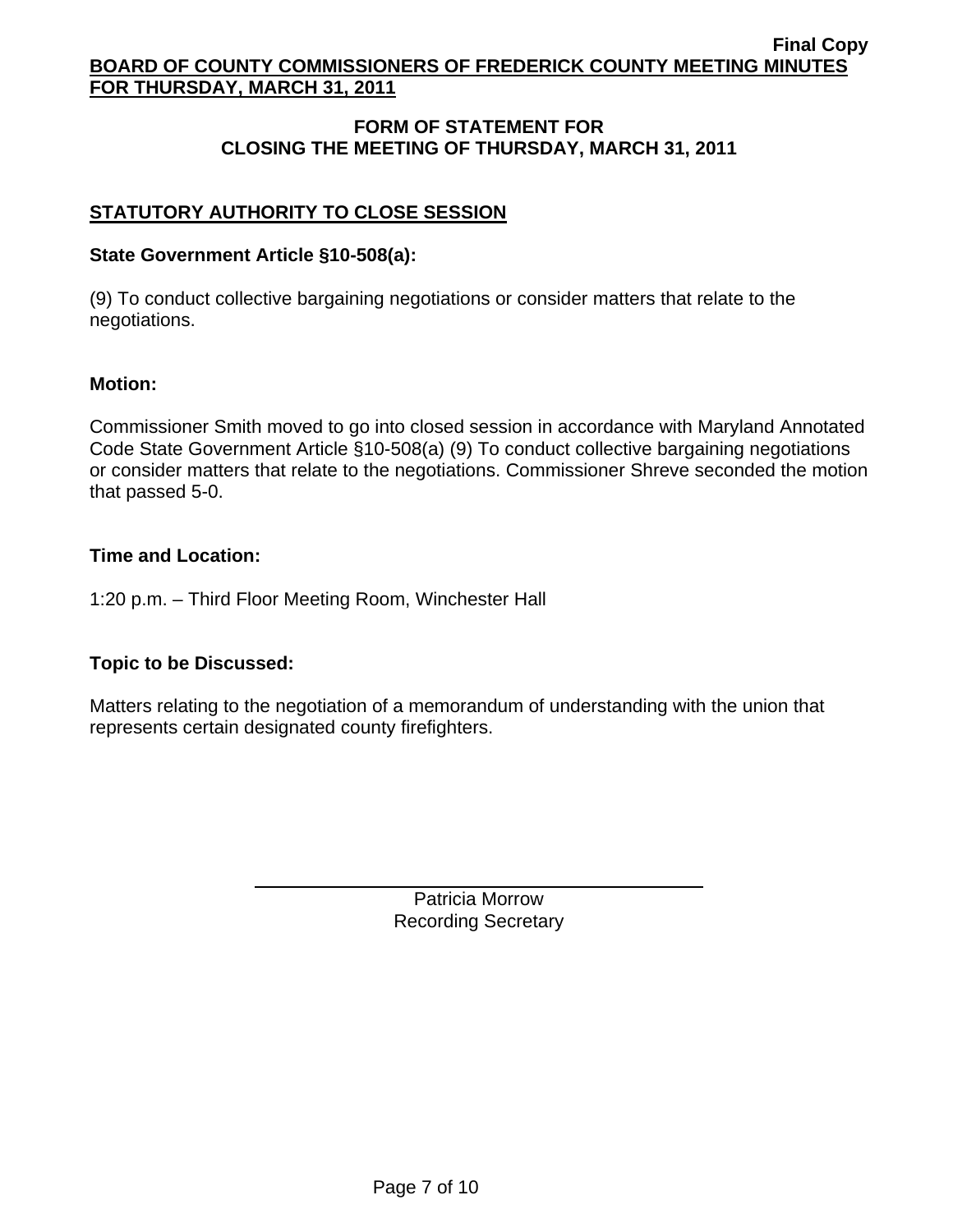### **FORM OF STATEMENT FOR MINUTES OF NEXT OPEN MEETING ON TUESDAY, APRIL 5, 2011, FOLLOWING THE CLOSED MEETING OF THURSDAY, MARCH 31, 2011**

# **STATUTORY AUTHORITY TO CLOSE SESSION**

### **State Government Article §10-508(a):**

(9) To conduct collective bargaining negotiations or consider matters that relate to the negotiations.

#### **Motion:**

Commissioner Smith moved to go into closed session in accordance with Maryland Annotated Code State Government Article §10-508(a) (9) To conduct collective bargaining negotiations or consider matters that relate to the negotiations. Commissioner Shreve seconded the motion that passed 5-0.

## **Time and Location:**

1:20 p.m. – Third Floor Meeting Room, Winchester Hall

## **Others in Attendance:**

B. Stanton, D. Dunn, J. Mathias, M. Chomel, L. Thall, M. Hose, M. Ward, J; Kroll, T. Owens, R. Santangelo and P. Morrow.

## **Topic Discussed:**

Matters relating to the negotiation of a memorandum of understanding with the union that represents certain designated county firefighters.

## **Action Taken:**

 $\overline{a}$ 

The Board directed staff to move forward with the memorandum of understanding with the union.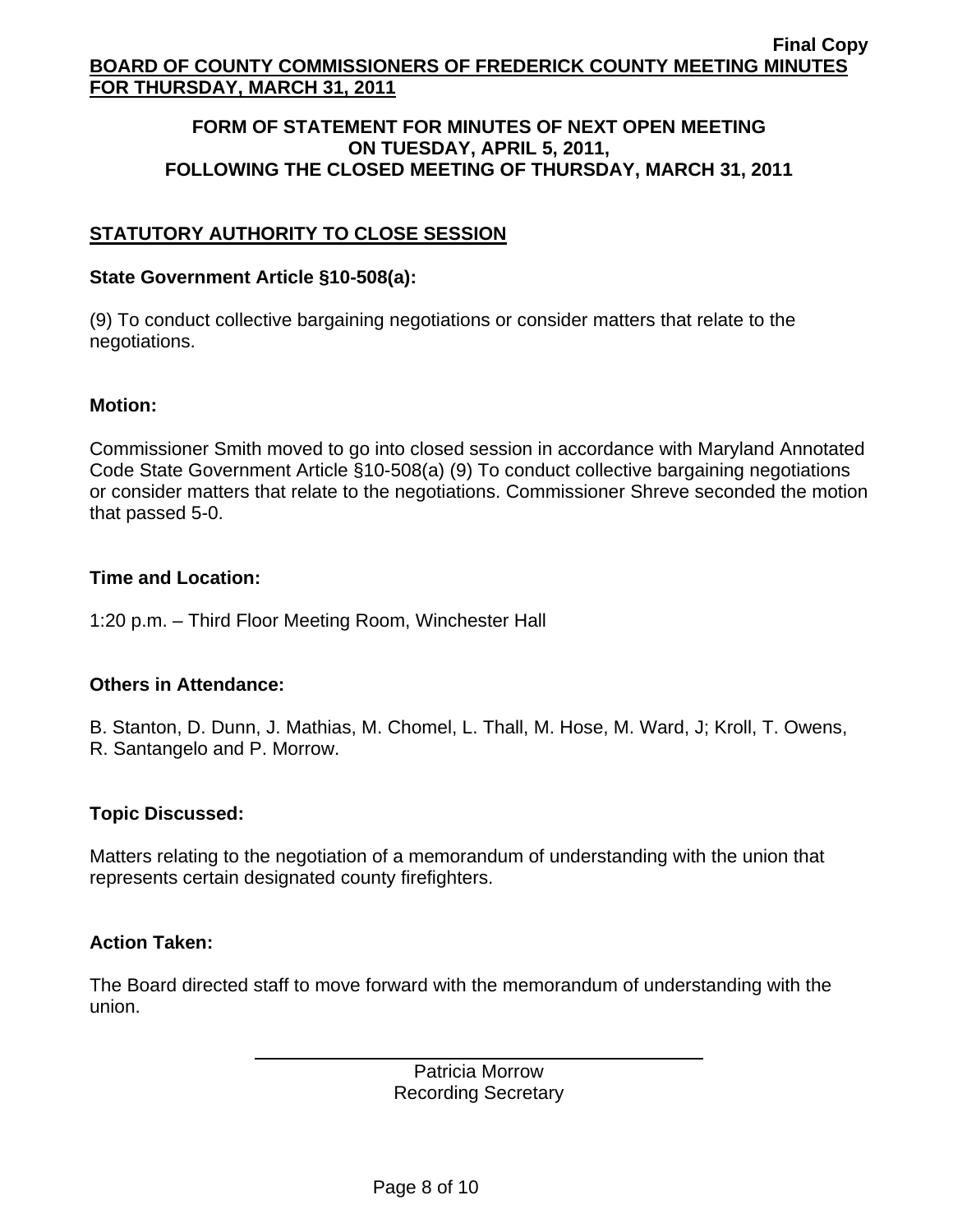# **FORM OF STATEMENT FOR CLOSING THE MEETING OF THURSDAY, MARCH 31, 2011**

# **STATUTORY AUTHORITY TO CLOSE SESSION**

## **State Government Article §10-508(a):**

(7) To consult with counsel to obtain legal advice on a legal matter; and (8) To consult with staff, consultants, or other individuals about pending or potential litigation.

## **Motion:**

Commissioner Smith moved to go into closed session in accordance with Maryland Annotated Code State Government Article §10-508(a) (7) To consult with counsel to obtain legal advice on a legal matter; and (8) To consult with staff, consultants, or other individuals about pending or potential litigation. Commissioner Shreve seconded the motion that passed 5-0.

## **Time and Location:**

1:20 p.m. – Third Floor Meeting Room, Winchester Hall

# **Topic to be Discussed:**

 $\overline{a}$ 

To discuss with the county's attorneys the status and potential settlement of a pending lawsuit.